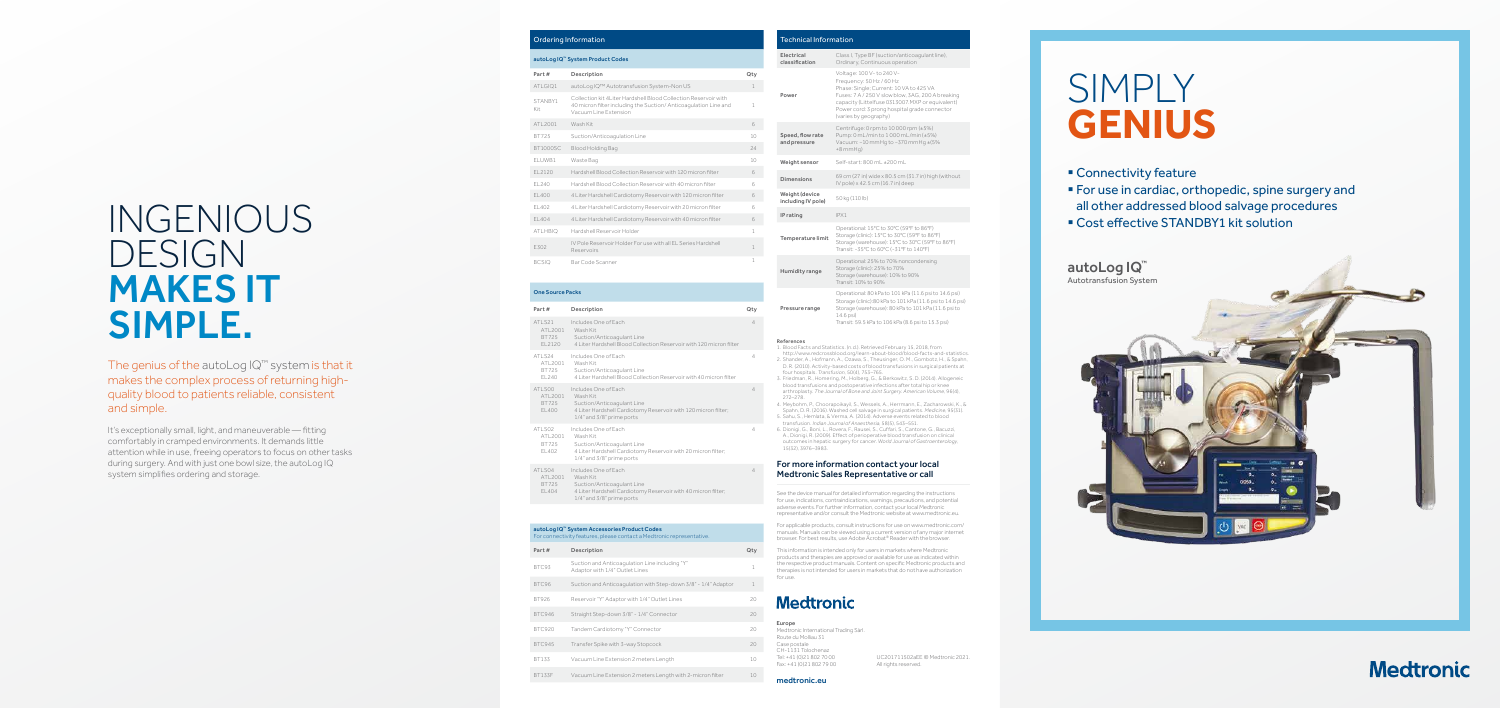







Cost effectiveness STANDBY1 Kit

#### HIGH-QUALITY SERVICE AND SUPPORT, DELIVERED CONSISTENTLY

- **a** accurately diagnose issues,
- **i** identify and mitigate risks,
- **p**optimize performance, and extend the lifecycle of the

Medtronic is proud to offer equipment services and support structured in a way that meets individualized hospital needs through multi-tiered offerings. Highlytrained Medtronic service and support professionals, with specialized diagnostic tools and rigorous processes, help to:

#### International: Please contact your local Medtronic Office.

equipment.

For more information on the value of our equipment service and support offerings:

United States: Phone: 1-800-433-4311

E-mail: rs.cvstechnicalsupport@ medtronic.com









Lay-flat kit setup secures tubing placement Removable including Removable front storage for supplies including<br>Another microstorage tray for small items of the contract of the contract of the code scanner another microstor



Connectivity feature: autoLog IQ data downloaded directly in the Quantum System Workstation

Time-Saving Reports with the connectivity with Quantum Perfusion Systems workstation





Cost-Saving, start the blood cell salvage procedure with the STANBY1 Kit only and mount the wash kit when the intra-operative blood lost requires a full procedure



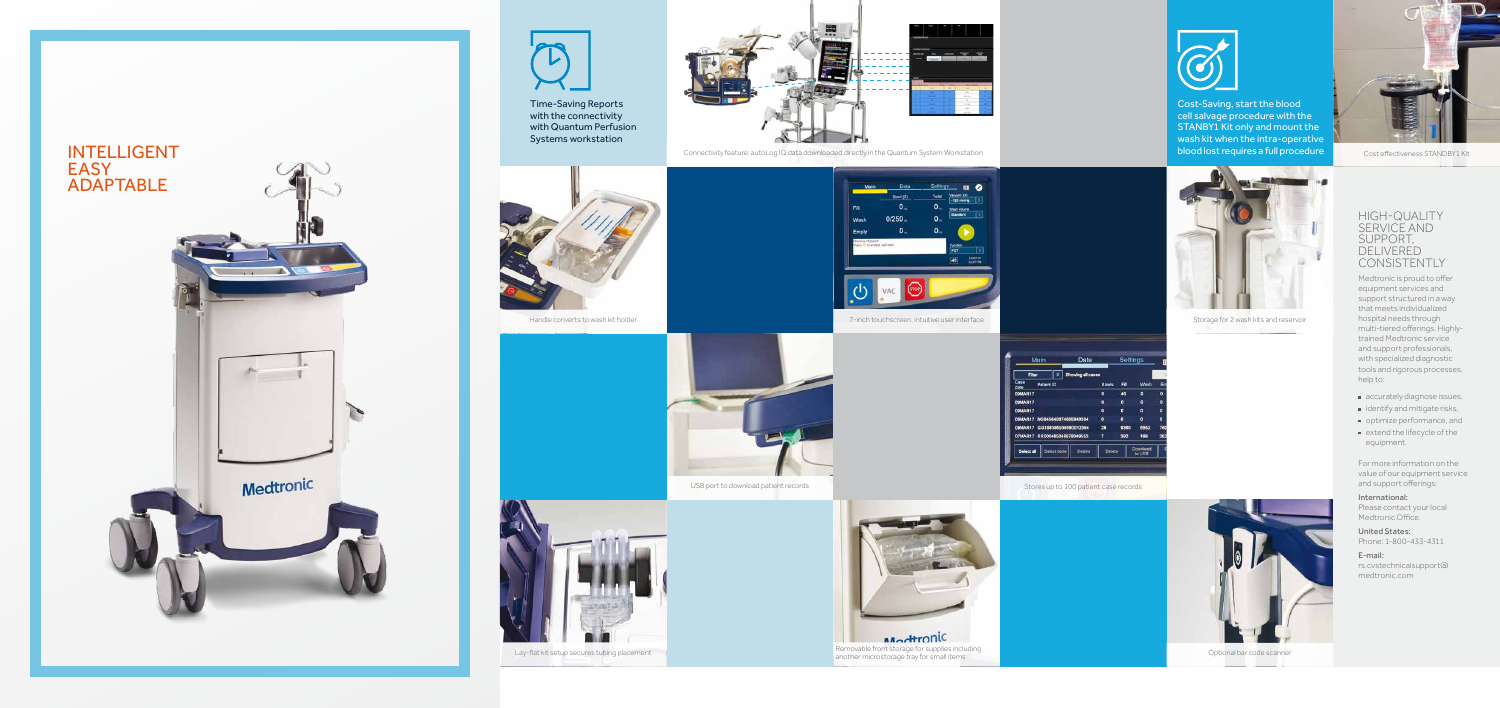## BLOOD PROCESSING SO INTELLIGENT, IT'S IN A CATEGORY BY ITSELF.

The autoLog IQ autotransfusion system uses **Dynamic Cell Salvage**, a technology that's categorically different than other devices.

Using algorithm-driven **Intelligent** Blood Sensing, it makes micro adjustments automatically during processing to help maximize hematocrit and washout\* , and minimize waste.\*\*

This dynamic process is **proven to** recover high-quality blood, fast.†

## DYNAMIC CELL SALVAGE

#### Intellipath Bowl

STAGE ONE: The system does an initial fill, at a fill rate of 600 mL/min. It pauses briefly to compact red blood cells.

STAGE TWO: The system adjusts the fill speed, depending on hematocrit.

The Intellipath Bowl is engineered to help maximize hematocrit,\* minimize hemolysis generated by the autoLog IQ™ system, and enhance efficiency of the wash process.

- § Indentations disrupt the blood
- pathway to separate red blood cells from other components.
- One 135 mL bowl is used for most cases.
- The system detects cell pack characteristics and adjusts pulse length automatically.
- § Standard wash volume is 250 mL for all situations.

#### ADAPTIVE Two-Stage Fill

To achieve high hematocrit with less waste, the autoLog IQ system fills the bowl in two stages.

### MANUAL **ADJUSTMENT**

### **CONSISTENTLY** EXCELLENT RESULTS†

- **Hematocrit of washed** product **59-65%**
- **Heparin washout 98%**
- Fat removal **99%**
- 250 mL/min
- 600 mL/min

§ High hematocrit: < 225 mL - fills at



#### Pulse Wash

The Pulse Wash makes the wash process more efficient by adjusting the saline pulse volume, depending on the density of the cell pack.

Dynamic Cell Salvage combines three unique components: The Intellipath Bowl. Adaptive Two-Stage Fill. And Pulse Wash.





In the vast majority of cases



you run, the autoLog IQ system provides high-quality blood for return to patients automatically. But for complex or emergency cases, you can manually adjust vacuum and wash settings instantly from a touchscreen menu.





■ Low hematocrit: ≥ 225 mL - fills at

\* Compared to allogeneic blood \*\* Compared to legacy autoLog system † Medtronic data on file. 10537321DOC, 10604136DOC, 10577687DOC. Heparin washout and fat removal data is from '30%' inlet hematocrit 'standard wash' testing.

#### *Intellipath Bowl*

#### Blood Quality/Hematocrit

#### Blood Processing Time

- Standard wash: **≈3.4 min**
- Fast wash: **≈2.25 min**
- Emergency wash: **≈1.45 min** 135 mL volume per cycle

*One bowl size for most procedures. Molded pathway directs pulse wash to outside of cell pack. Indentations disrupt blood pathway, making the wash process more efficient. Red blood cells pack tightly, helping maximize hematocrit.\**